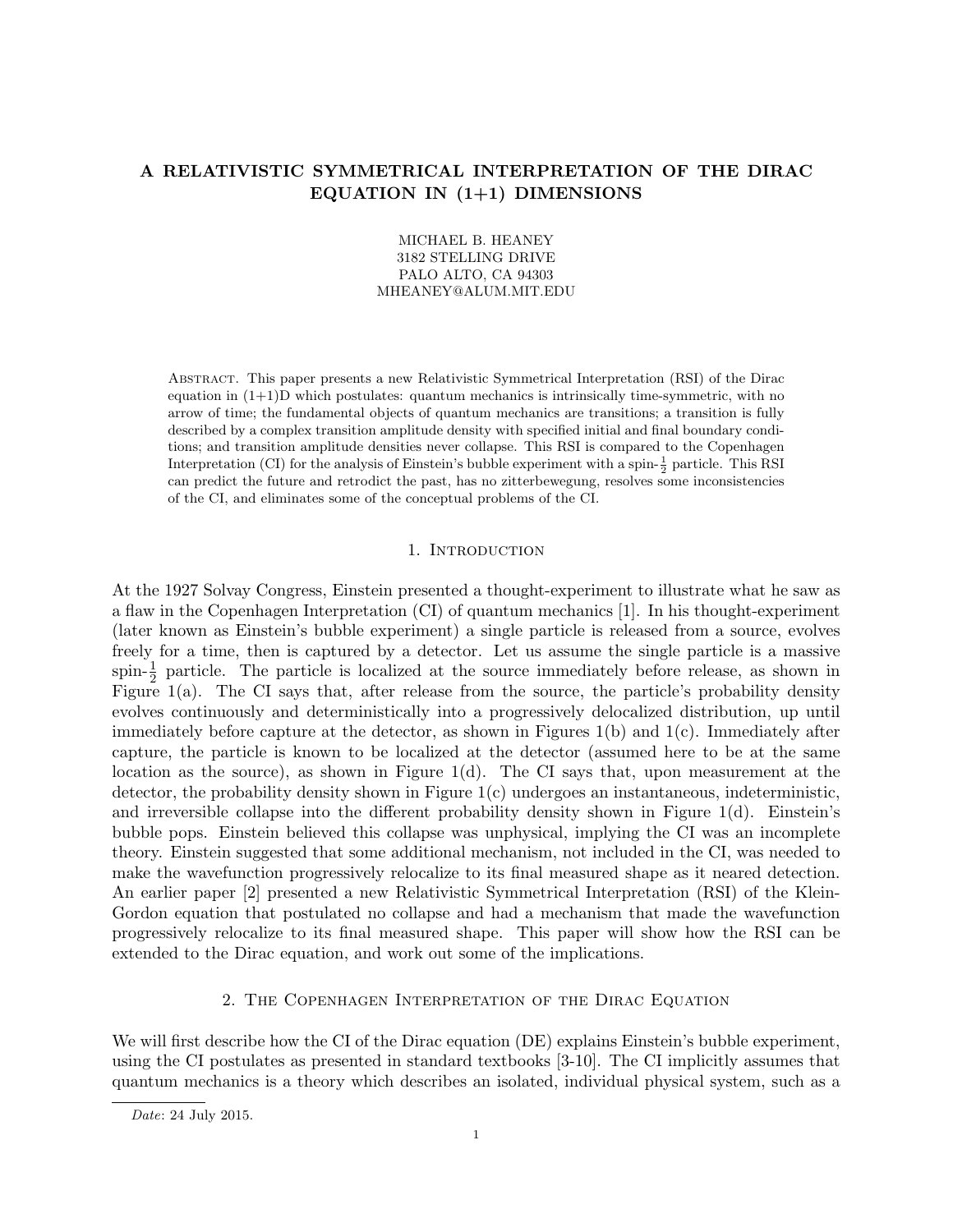

FIGURE 1. (a-d): The Copenhagen Interpretation (CI) of the Dirac equation for a free particle, evolving from a gaussian probability density at  $t = 0$  to an identical probability density at  $t = 40$ . The CI probability density  $\psi^{\dagger} \psi$  shows strange distortions as it evolves. Upon measurement at  $t = 40$ , the CI postulates that the wavefunction of (c) collapses instantaneously and irreversibly to the wavefunction of (d).  $(e-h)$ : The Relativistic Symmetrical Interpretation (RSI) of the Dirac equation for a similar transition. The real and imaginary parts of the RSI transition amplitude density  $\phi_+^{\dagger} \psi_+$  evolve smoothly and continuously at all times, with no strange distortions. The RSI has no wavefunction collapse. The RSI transition amplitude density  $\psi^{\dagger}_{-}\phi_{-}$  gives the same results but with reversed phase, suggesting interpretation as the antiparticle.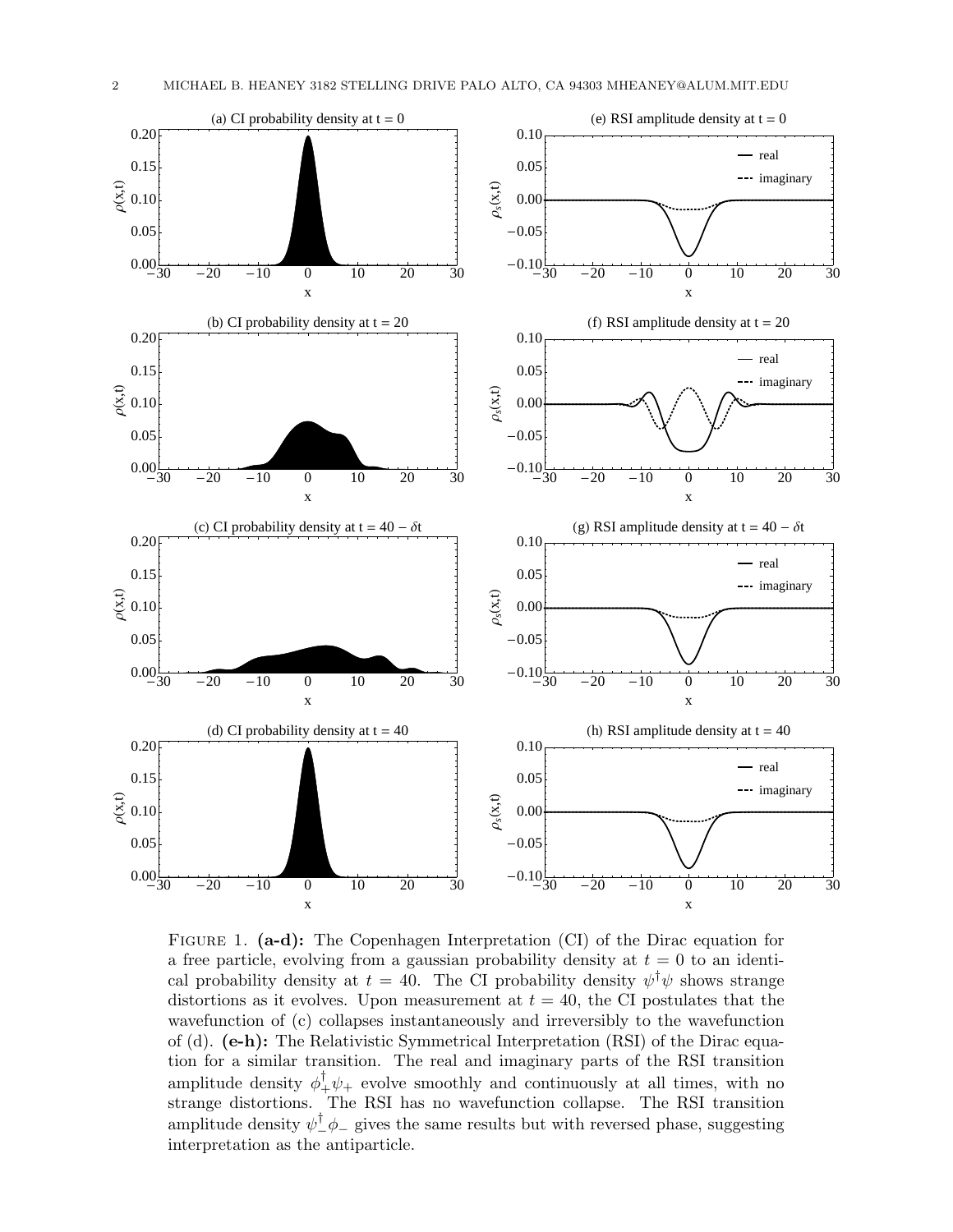

FIGURE 2. The mean positions  $\langle x \rangle$  of the CI probability density  $\psi^{\dagger} \psi$  and of the absolute value of the RSI amplitude density  $|\phi_+^{\dagger}\psi_+|$ , with the drift motions  $\langle v \rangle t$ subtracted out. The CI probability density shows the first cycle of zitterbewegung, while the RSI amplitude density shows no significant zitterbewegung. The small  $(\pm 0.006)$  oscillations visible in the RSI amplitude density are present in the wavefunctions  $\psi_+$  and  $\phi_+^{\dagger}$ , and decrease as the numerical accuracy of the calculations is increased, suggesting they are caused by numerical imprecision. The RSI transition amplitude density  $\psi^{\dagger}_{-}\phi_{-}$  gives the same results.

massive spin- $\frac{1}{2}$  particle. The CI wavefunction postulate says this particle is completely described by a wavefunction  $\psi(\vec{r}, t)$ , together with specified initial conditions. The CI implicitly assumes that we can arbitrarily specify the initial conditions of the particle's wavefunction. The CI evolution postulate says the wavefunction of a free, spin- $\frac{1}{2}$  particle of mass m will evolve continuously and deterministically from these initial conditions according to the DE [3-10]:

(1) 
$$
\frac{1}{c}\sigma_0 \frac{\partial \psi}{\partial t} + \sigma_x \frac{\partial \psi}{\partial x} + \frac{imc}{\hbar} \sigma_z \psi = 0,
$$

where

(2) 
$$
\sigma_0 \equiv \begin{pmatrix} 1 & 0 \\ 0 & 1 \end{pmatrix},
$$

(3) 
$$
\sigma_x \equiv \begin{pmatrix} 0 & 1 \\ 1 & 0 \end{pmatrix},
$$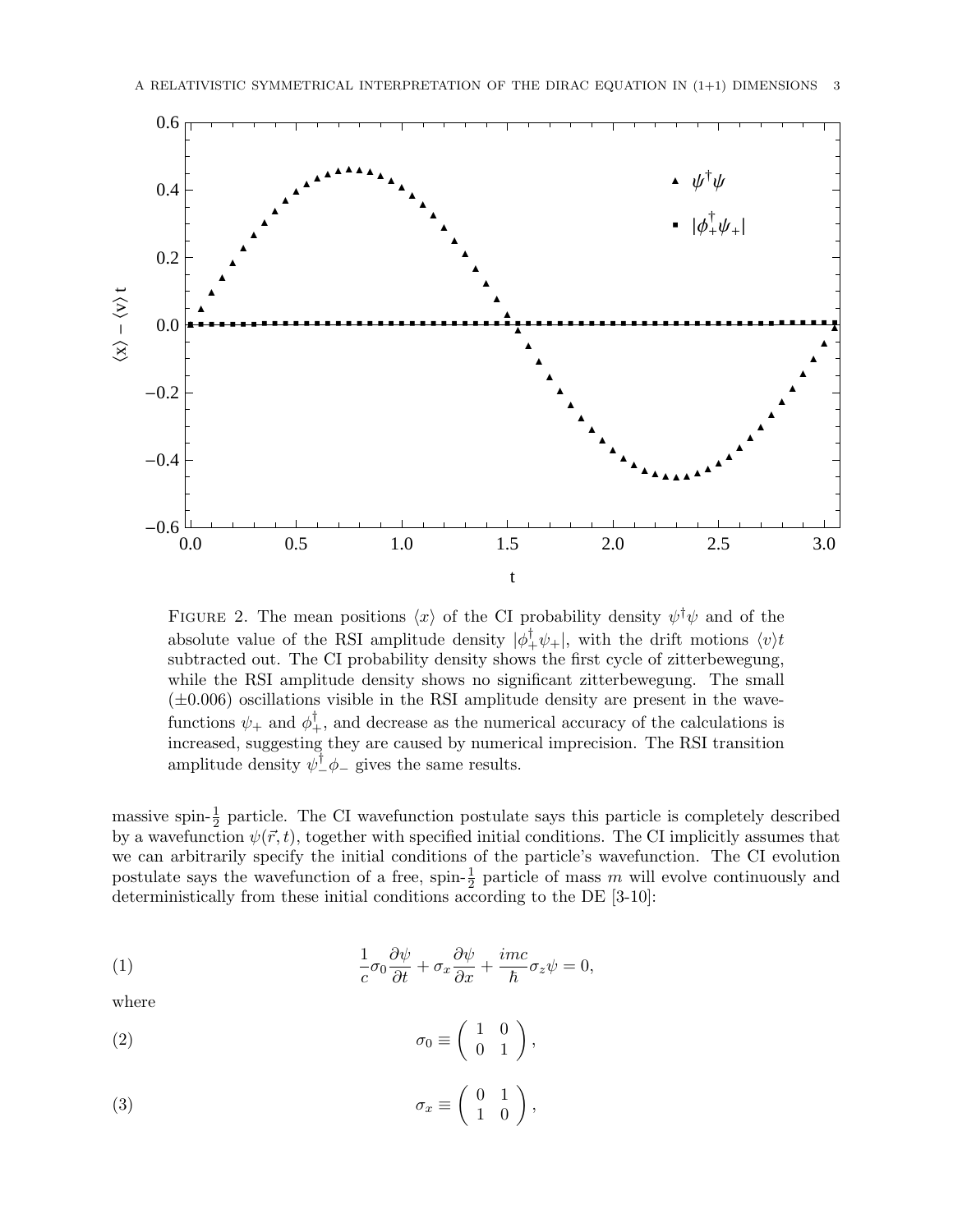4 MICHAEL B. HEANEY 3182 STELLING DRIVE PALO ALTO, CA 94303 MHEANEY@ALUM.MIT.EDU

$$
\sigma_z \equiv \left( \begin{array}{cc} 1 & 0 \\ 0 & -1 \end{array} \right),
$$

(5) 
$$
\psi \equiv \begin{pmatrix} \psi_1 \\ \psi_2 \end{pmatrix},
$$

c is the speed of light, m is the mass of the particle, and  $2\pi\hbar$  is Planck's constant. We use the  $(1+1)$ D DE for computational tractability and ease of visualization. Appendix A shows how the  $(1+1)$ D DE can be obtained from the  $(3+1)$ D DE. The results of this paper should be extendable to the  $(3+1)D$  DE.

The DE has both negative frequency solutions  $(\psi \sim e^{-i\omega t})$  and positive frequency solutions  $(\psi \sim e^{+i\omega t})$ . The CI assumes the standard energy operator  $i\hbar \frac{\partial}{\partial t}$  to identify the negative frequency solutions as positive energy wavefunctions, and the positive frequency solutions as negative energy wavefunctions [3-10]. The CI implicitly assumes a complete set of solutions to the DE is required, which implies the general solution is a linear superposition of positive and negative energy wavefunctions, with specified initial conditions [3-10].

Angular momentum cannot be defined in one spatial dimension, so spin plays no role in the  $(1+1)D$ DE. The two-component spinor character of the Dirac wavefunction in  $(1+1)$ D is related only to the fact that the energy can be either positive or negative.

The Hermitian conjugate of the DE is also a valid wave equation:

(6) 
$$
\frac{1}{c}\frac{\partial \psi^{\dagger}}{\partial t}\sigma_0 + \frac{\partial \psi^{\dagger}}{\partial x}\sigma_x - \frac{imc}{\hbar}\psi^{\dagger}\sigma_z = 0.
$$

If we multiply the DE on the left by  $\psi^{\dagger}$ , multiply the Hermitian conjugate of the DE on the right by  $\psi$ , and add the two resulting equations, we get a CI local conservation law:

(7) 
$$
\frac{\partial \rho}{\partial t} + \nabla \cdot j = 0,
$$

where

(8) 
$$
\rho(x,t) \equiv \psi^{\dagger} \psi,
$$

and

(9) 
$$
j(x,t) \equiv c\psi^{\dagger} \sigma_x \psi.
$$

The CI interprets  $\rho(x, t)$  as the probability density for finding the particle at position x at time t, and  $j(x, t)$  as the probability density current. The fact that  $\rho(x, t)$  is always real and positive is taken as a confirmation of this interpretation.

If  $\psi(x, t)$  is normalized and goes to zero at  $x = \pm \infty$ , we can integrate the CI local conservation law over all space to get a CI global conservation law:

(10) 
$$
\int_{-\infty}^{+\infty} \rho(x, t) dx = 1,
$$

which means the probability of finding the particle somewhere in space is conserved and equal to one.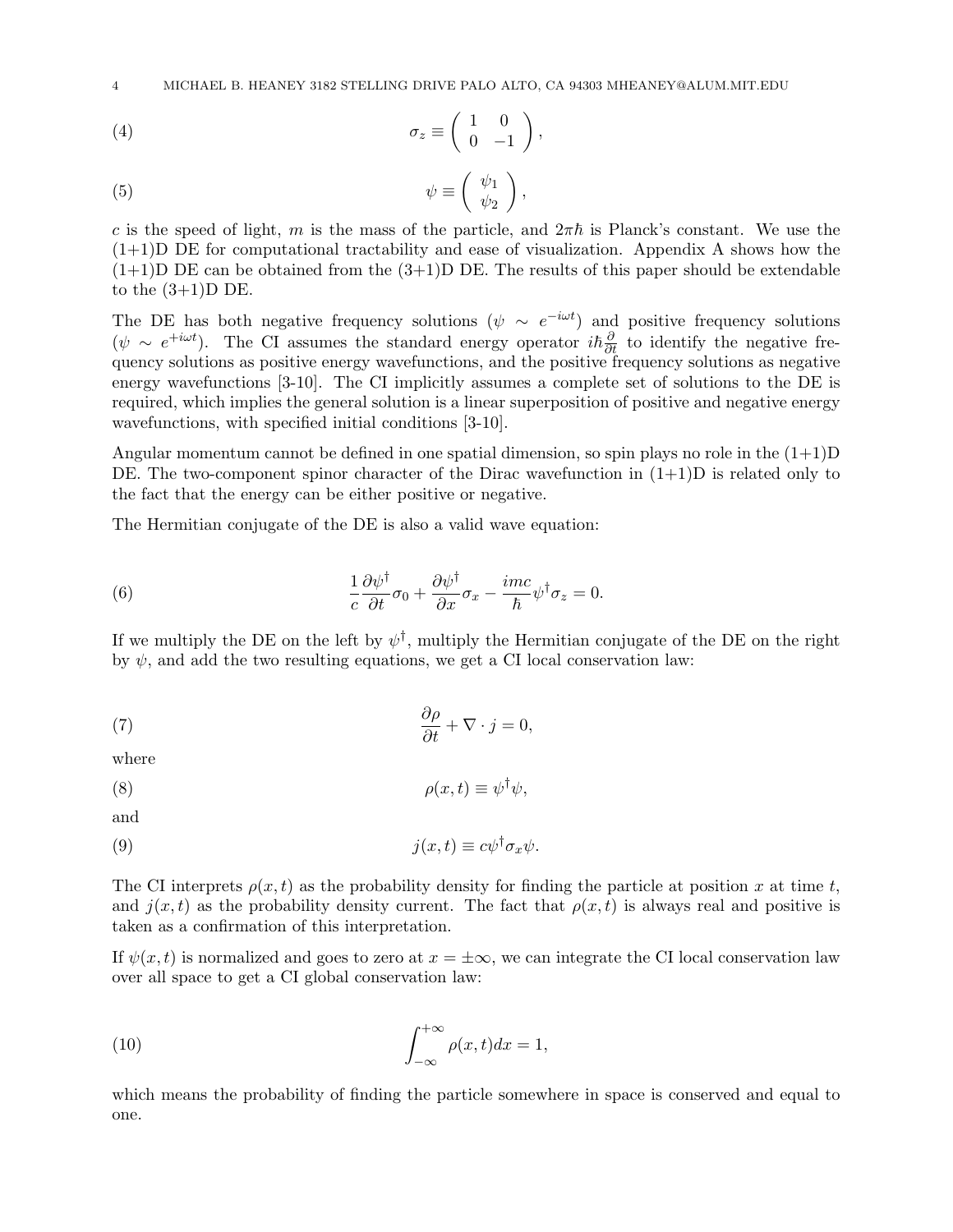Figure 1(a) shows the CI probability density at the initial time  $t_i \equiv 0$  for the normalized gaussian wavefunction given by:

(11) 
$$
\psi(x,0) \equiv \left(\frac{1}{32\pi}\right)^{1/4} e^{-\frac{x^2}{16}} \left(\begin{array}{c} 1\\1 \end{array}\right),
$$

where we use natural units, set  $m = 1$ , and assume a standard deviation of 2 [11].

The CI implicitly assumes that we can arbitrarily specify the initial wavefunction, while the RSI explicitly assumes we cannot. This can cause qualitatively different behavior (zitterbewegung) between the CI and the RSI, which helps illuminate one of the ways the two theories differ. For this reason, we have chosen a CI initial wavefunction that shows this difference. This CI initial wavefunction is a linear superposition of positive and negative energy wavefunctions. Figures  $1(a-c)$ show the evolution of the probability density according to the CI of the DE. In 1930 Schrödinger discovered that the CI of the DE predicts a rapid oscillating motion of the mean position of a free spin- $\frac{1}{2}$  particle in vacuum, naming it zitterbewegung [12]. He showed that zitterbewegung is caused by interference between the positive and negative energy components of the wavefunction. Figure 2 shows the first cycle of this zitterbewegung. The velocity of these oscillations varies between  $\pm c$ .

Let us assume, for simplicity, that a measurement of the location of the particle at the final time  $t_f \equiv 40$  gives the same wavefunction and probability density as at  $t_i \equiv 0$ , as shown in Figure  $1(d)$ . The CI measurement postulate assumes the transition amplitude A for a particle having the wavefunction  $\psi(x, t_f - \delta t)$  to be found having the final wavefunction  $\phi(x, t_f)$  is:

(12) 
$$
A \equiv \int_{-\infty}^{+\infty} \phi^{\dagger}(x, t_f) \psi(x, t_f - \delta t) dx.
$$

Note that the integral is evaluated at the time  $t_f$ . For the transition from Figure 1(c) to Figure 1(d), numerical calculations give  $A = -0.584 - 0.010i$ . The CI measurement postulate also assumes the transition probability  $P$  for such a transition is:

$$
(13) \t\t P \equiv A^*A.
$$

For the transition from Figure 1(c) to Figure 1(d), numerical calculations give  $P = 0.341$ .

The CI collapse postulate assumes that, upon measurement at  $t_f$ , the wavefunction  $\psi(x, t_f - \delta t)$ , and therefore the CI probability density of Figure 1(c), undergoes an instantaneous, indeterministic, and time-asymmetric collapse into the CI probability density of Figure 1(d). The CI postulates that the collapsed wavefunction  $\phi(x, t_f)$  of Figure 1(d) will then evolve continuously and deterministically according to the DE, until the next measurement.

## 3. The Relativistic Symmetrical Interpretation of the Dirac Equation

Let us review the time-asymmetric postulates of the CI, and attempt to construct a relativistic symmetrical interpretation (RSI). The CI explicitly or implicitly postulates: quantum mechanics has an intrinsic arrow of time, is asymmetrical in time, and can predict the future but not retrodict the past; quantum mechanics is a theory which describes an isolated, individual physical system such as a particle; this physical system is completely described by a wavefunction  $\psi(\vec{r},t)$  or a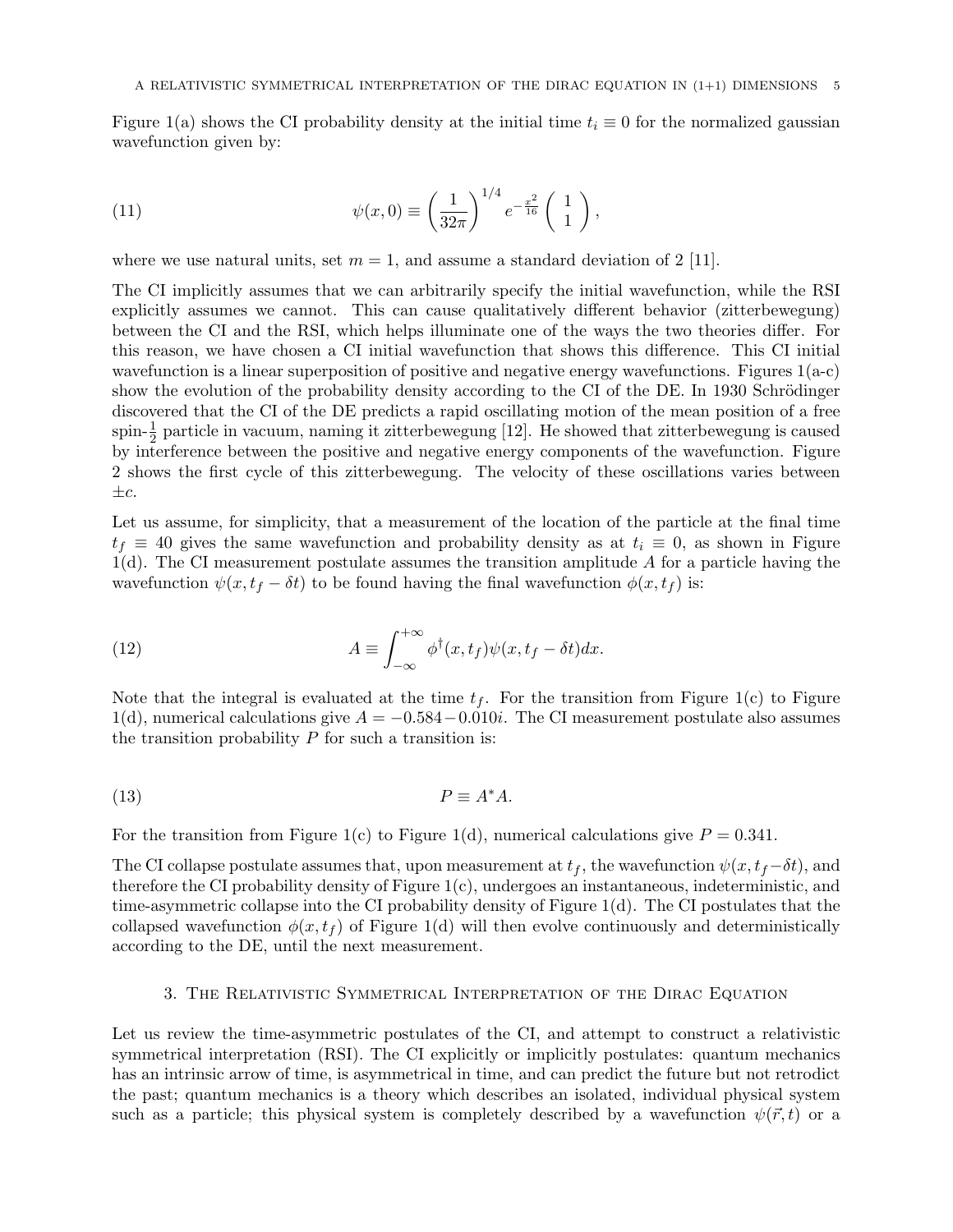vector in Hilbert space, together with specified initial conditions; there are many different types of experimental observables; we can arbitrarily specify the initial conditions; the wavefunction  $\psi(\vec{r}, t)$ evolves continuously and deterministically from the initial conditions towards the final conditions according to the appropriate wave equation until it is measured; upon measurement the evolved wavefunction  $\psi(\vec{r}, t_f)$  collapses discontinuously, indeterministically, and irreversibly into a different wavefunction  $\phi(\vec{r}, t_i)$ ; and after measurement this different wavefunction evolves continuously and deterministically from the initial conditions  $\phi(\vec{r}, t_i)$  according to the appropriate wave equation, until the next measurement.

Now let us try to replace each of these CI postulates with tentative RSI postulates: quantum mechanics has no intrinsic arrow of time, is symmetrical in time, and can predict the future and retrodict the past; the fundamental objects of quantum mechanics are transitions; a transition is completely described by a complex transition amplitude density together with specified initial and final conditions; transition probabilities are the only experimental observables; transition amplitude densities and wavefunctions never collapse; and after measurement (assumed to be minimally disturbing) transition amplitude densities and wavefunctions continue to evolve continuously and deterministically according to the appropriate wave equations.

In the 1940's Stückelberg  $[13]$  and Feynman  $[14]$  reconsidered quantum mechanics from a spacetime viewpoint. From this viewpoint, they interpreted the positive energy solutions of the DE as positive energy electrons moving forwards in time, and the negative energy solutions as negative energy electrons moving backwards in time. They also showed that negative energy electrons moving backwards in time could be interpreted as positive energy positrons moving forwards in time. This is now known as the Stückelberg-Feynman interpretation, and their space-time viewpoint is now known as the block-universe viewpoint. The Stückelberg-Feynman interpretation was later shown to be a direct consequence of the CPT theorem, and is described in most standard textbooks [3- 10]. We will adopt and extend the Stückelberg-Feynman interpretation to the RSI. Extending the Stückelberg-Feynman interpretation to the RSI suggests interpreting positive energy wavefunctions  $\psi_+({\vec r},t)$  as waves that satisfy only the initial conditions and move forwards in time, and negative energy wavefunctions  $\psi_-(\vec{r}, t)$  as waves that satisfy only the final conditions and move backwards in time. We will further postulate that  $\phi_+^{\dagger}(\vec{r},t)\psi_+(\vec{r},t)$  is the RSI transition amplitude density for a positive energy particle to go forwards in time from the specified initial condition  $\psi_+(\vec{r}, t_i)$  to the specified final condition  $\phi_+(\vec{r}, t_f)$ . Then  $\psi_-^{\dagger}(\vec{r}, t) \phi_-(\vec{r}, t)$  is the RSI transition amplitude density for a negative energy particle to go backwards in time from the specified final condition  $\phi_-(\vec{r}, t_f)$ to the specified initial condition  $\psi_-(\vec{r}, t_i)$ , which will look like a positive energy antiparticle going forwards in time from the initial condition to the final condition. These postulates also imply that neither the initial nor final conditions can be arbitrarily specified: they must be either both positive energy or both negative energy. This is qualitatively different than the CI, which postulates that the initial conditions can be arbitrarily specified, which generally requires an initial state which is a superposition of a positive energy wavefunction and a negative energy wavefunction. In the CI, this superposition satisfies only the initial conditions, and only goes forwards in time. Even if the CI were to restrict the initial wavefunction to be only a positive energy wavefunction, the resulting behavior would still be significantly different than the RSI. This was described in detail in an earlier paper [2].

Let us work out the RSI positive energy case. Assume a positive energy wavefunction  $\psi_+(x,t)$ which satisfies only the initial conditions  $\psi_+(x, t_i)$  and obeys the DE:

(14) 
$$
\frac{1}{c}\sigma_0 \frac{\partial \psi_+}{\partial t} + \sigma_x \frac{\partial \psi_+}{\partial x} + \frac{imc}{\hbar} \sigma_z \psi_+ = 0.
$$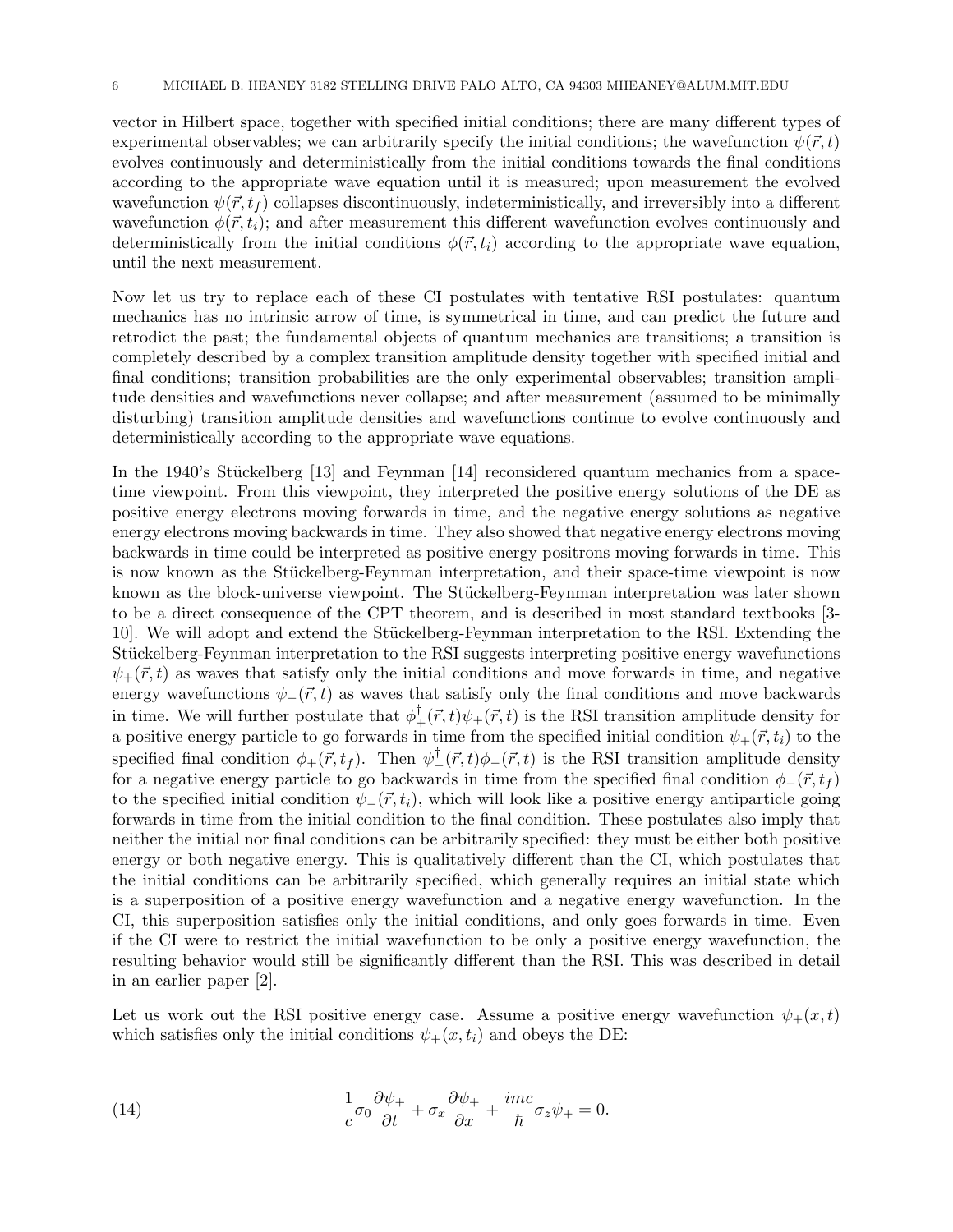Now assume a second, different positive energy wavefunction  $\phi_{+}(x,t)$  which satisfies only the final conditions  $\phi_{+}(x,t_f)$  and obeys the DE:

(15) 
$$
\frac{1}{c}\sigma_0 \frac{\partial \phi_+}{\partial t} + \sigma_x \frac{\partial \phi_+}{\partial x} + \frac{imc}{\hbar} \sigma_z \phi_+ = 0.
$$

Let us take the Hermitian conjugate of this equation:

(16) 
$$
\frac{1}{c}\frac{\partial \phi_+^{\dagger}}{\partial t}\sigma_0 + \frac{\partial \phi_+^{\dagger}}{\partial x}\sigma_x - \frac{imc}{\hbar}\phi_+^{\dagger}\sigma_z = 0.
$$

If we multiply Equation 14 on the left by  $\phi_+^{\dagger}$ , and multiply Equation 16 on the right by  $\psi_+$ , and then add the two resulting equations, we get a local conservation law:

(17) 
$$
\frac{\partial \rho_s}{\partial t} + \nabla \cdot j_s = 0,
$$

where

(18) 
$$
\rho_s(x,t) \equiv \phi_+^{\dagger} \psi_+,
$$

and

(19) 
$$
j_s(x,t) \equiv c\phi_+^{\dagger} \sigma_x \psi_+.
$$

The RSI interprets  $\rho_s(x,t)$  as the symmetrical transition amplitude density, and  $j_s(x,t)$  as the symmetrical transition amplitude density current. These are generally complex functions, and are not interpreted as probability densities. The RSI symmetrical transition amplitude  $A_s$  is defined as the integral over all space of the RSI transition amplitude density:

(20) 
$$
A_s \equiv \int_{-\infty}^{+\infty} \phi_+^{\dagger}(x,t)\psi_+(x,t)dx.
$$

Note that the integral can be evaluated at any time t.  $A_s$  is a complex constant, independent of the time t and the position x.  $A_s$  is the amplitude that a particle found in the initial state  $\psi_+(x, t_i)$ will later be found in the final state  $\phi_{+}(x,t_f)$ . The RSI symmetrical transition probability  $P_s$  is defined as  $P_s \equiv A_s^* A_s$ .  $P_s$  is the probability that a particle found in the initial state  $\psi_+(x,t_i)$  will later be found in the final state  $\phi_+(x, t_f)$ . Note that  $P_s$  is always a positive real constant.

Given the same initial and final wavefunctions, the RSI gives the same results for the transition amplitude and probability as the CI, but with a significantly different interpretation: the CI postulates that the wavefunction  $\psi_+(x,t)$  evolves continuously and smoothly from time  $t_i$  to time  $t_f$ , then at time  $t_f$  collapses discontinuously and irreversibly into the wavefunction  $\phi_+(x, t_f)$ , similar to Figures 1(a-d). This is why the CI specifies that the transition amplitude of Equation 12 is to be evaluated only at the time of collapse  $t_f$ . The RSI postulates that  $\rho_s(x,t)$  evolves continuously and smoothly from time  $t_i$  to time  $t_f$  and beyond, with no collapse, as shown in Figures 1(e-h). This is why the RSI allows the symmetrical transition amplitude of Equation 20 to be evaluated at any time.

Now consider the specific case where  $\psi_+(x,t_i)$  and  $\phi_+(x,t_f)$  are both equal to the positive energy part of the gaussian wavefunction given by Equation 11. Figures 1(e-h) show the evolution of the real and imaginary parts of the resulting RSI transition amplitude density  $\rho_s(x,t)$ . The RSI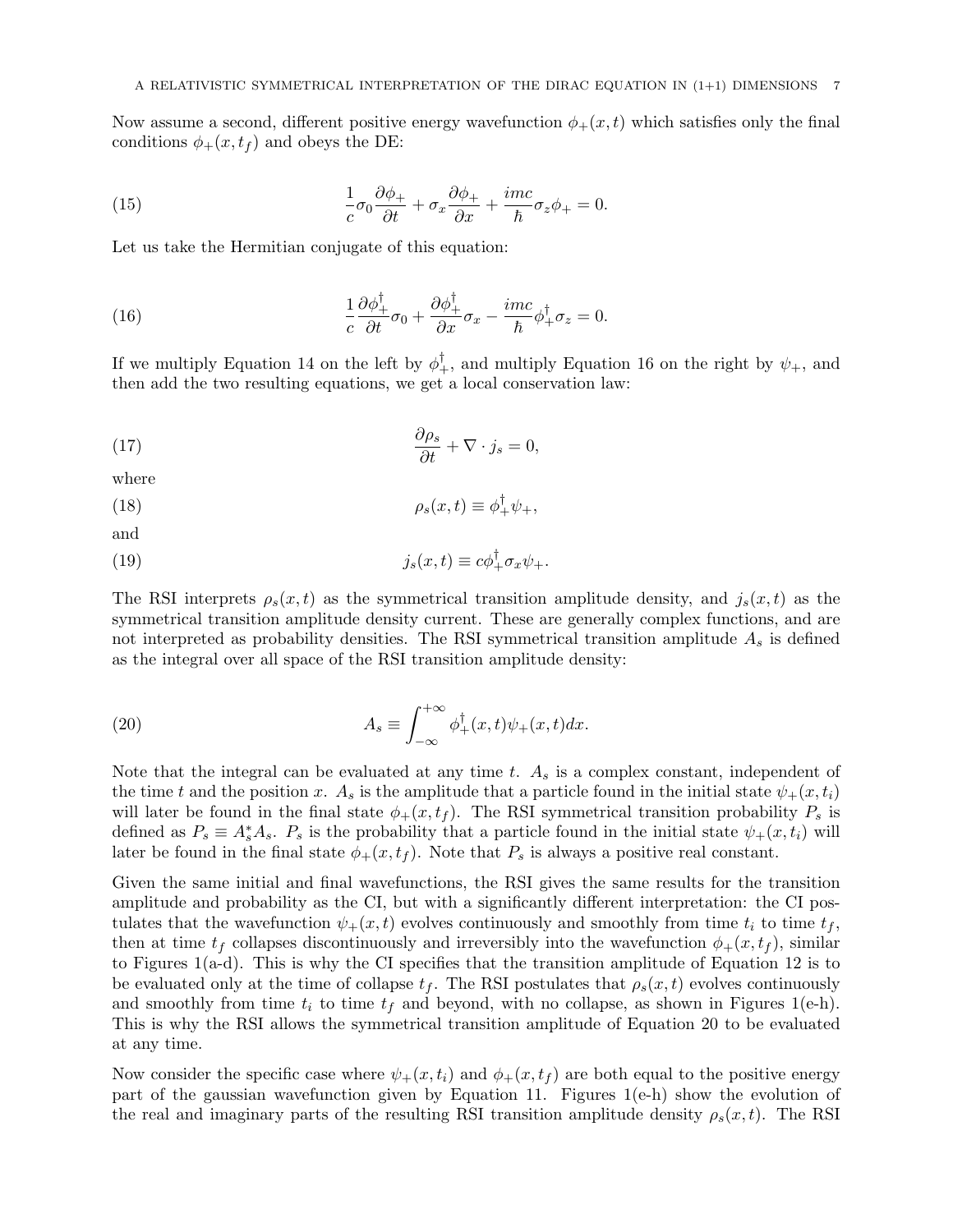transition amplitude density delocalizes between  $t_i = 0$  and  $t = 20$ , then relocalizes between  $t = 20$  and  $t_f = 40$ . The transition is smooth and continuous, with neither strange distortions nor abrupt collapses. Also, the mean position of the absolute value of  $\rho_s(x,t)$  does not exhibit zitterbewegung, as shown in Figure 2. The small ( $\pm 0.006$ ) oscillations visible in  $\rho_s(x,t)$  are present in both  $\psi_+(x,t)$  and  $\phi_+^{\dagger}(x,t)$ , and decrease as the numerical accuracy is increased, suggesting they are due to numerical imprecision of the calculations. For the transition from Figure 1(e) to Figure 1(h), numerical calculations give  $A_s = -0.607 - 0.161i$  and  $P_s = 0.394$ . Note that these differ from the CI values calculated earlier because the RSI wavefunctions are only the positive energy parts of the CI wavefunctions. The negative energy parts of the same CI wavefunctions give the same results for the transition probability, but with the transition amplitude phase reversed, suggesting interpretation as the antiparticle.

### 4. Discussion

The RSI is a new type of Symmetrical Interpretation (SI) of quantum mechanics. SI's of quantum mechanics have a long history, dating back at least to a 1921 paper by Schottky [15]. Many different types of SI's have been developed over the past century [15-42]. The similarities and differences between the RSI and other types of SI have been described elsewhere [2, 41, 42].

In 1932 Dirac showed that all the experimental predictions of the CI of quantum mechanics can be formulated in terms of transition probabilities [43]. The RSI inverts this fact by postulating that quantum mechanics is a theory which experimentally predicts only transition probabilities. This implies the RSI has the same predictive power as the CI. But this does not imply the RSI makes all of the same predictions as the CI.

For example, the CI of the DE predicts zitterbewegung, as shown above. Zitterbewegung of a free electron has a frequency of order  $10^{21}$  Hz and an amplitude of order  $10^{-13}$  m, which is beyond measurement with current technology. It is natural that wavefunctions oscillate, but zitterbewegung is a qualitatively different kind of oscillation, where the center of mass of a free wavefunction oscillates back and forth in space. This violates the conservation of energy-momentum, which seems unphysical. Why would a single electron in free space, with no forces acting on it, spontaneously move back and forth at the speed of light? Some physicists believe zitterbewegung is not a real physical phenomenon, but just an artifact of an incorrect interpretation of the DE [44]. Other physicists believe zitterbewegung is a real physical phenomenon, with experimentally observable effects [45]. Zitterbewegung of a free particle is an unresolved puzzle in the foundations of the CI of quantum mechanics. The RSI of the DE presented here has no zitterbewegung, resolving this puzzle. However, if the positive and negative energy wavefunction components of the RSI transition amplitudes given above are Lorentz-transformed into a different inertial frame, then the Lorentz transformations will change each wavefunction into a superposition of positive and negative energy wavefunctions, producing zitterbewegung. This may indicate a serious flaw of the RSI. Alternatively, note that the CI of quantum mechanics assumes an arrow of time and assumes particles are the fundamental building blocks of nature. The conventional interpretation of the special theory of relativity makes these same assumptions, and also assumes that energy is always positive. But the RSI of quantum mechanics makes the opposite assumptions. This suggests the special theory of relativity may need reinterpretation or extension to be fully compatible with the RSI.

How can the RSI prediction of no zitterbewegung be reconciled with the experimental simulation of zitterbewegung for a particle [46]? This simulation was done with a calcium ion in a Paul trap, and was actually a simulation of the CI of the DE, which is known to predict zitterbewegung. An experimental simulation of the RSI of the DE would not show zitterbewegung. How can the RSI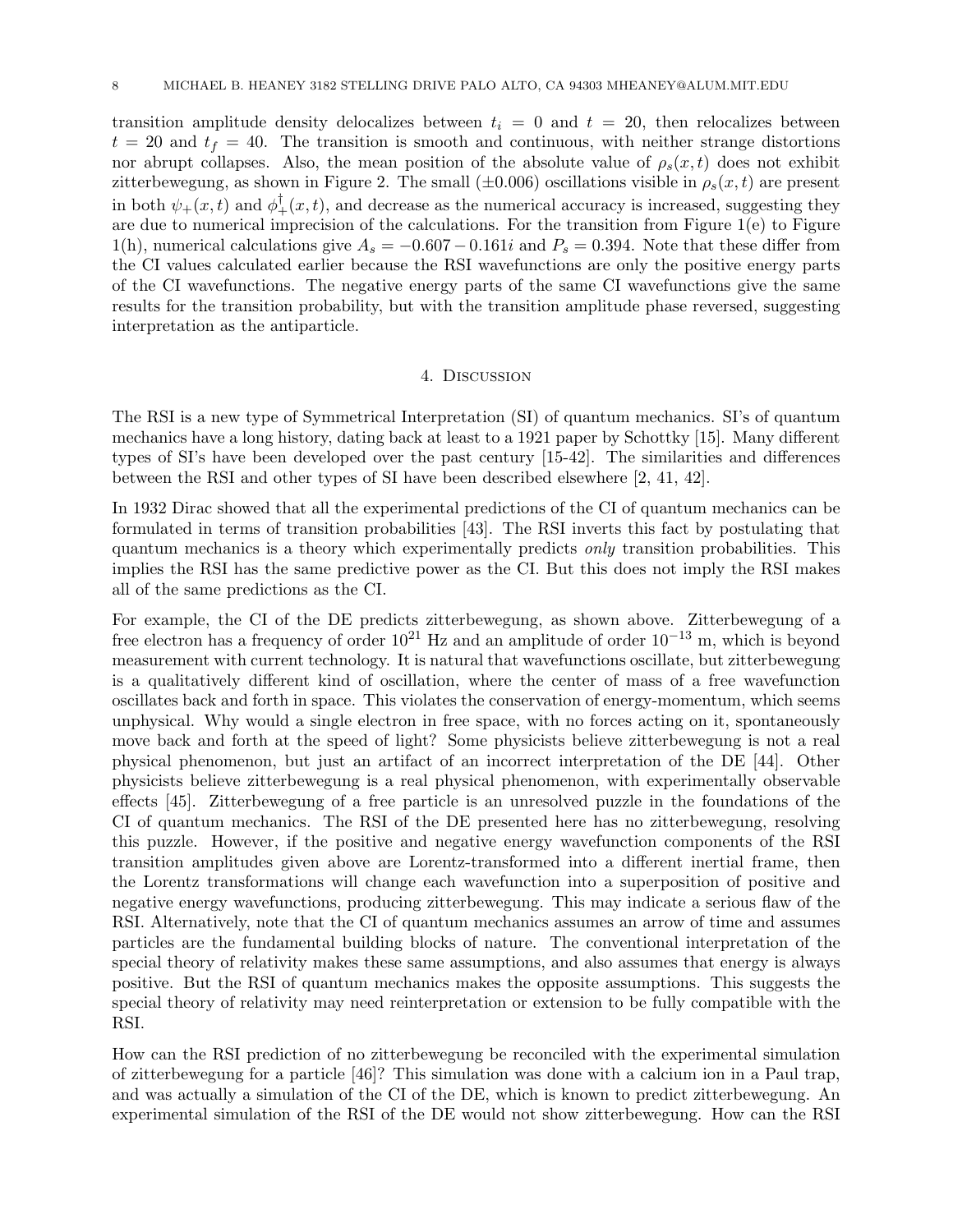be reconciled with the direct observation of apparent zitterbewegung in solid state systems, such as electron channeling in a crystal [47, 48]? For an electron in a crystal, the apparent zitterbewegung is actually the oscillatory motion of the electron traveling through a periodic lattice potential, and is a completely different phenomenon than the zitterbewegung of a free spin- $\frac{1}{2}$  particle in vacuum [49].

The explicit and implicit postulates of the CI have several asymmetries in time: only the initial conditions of the wavefunction are specified, the wavefunction is evolved only forward in time, the transition amplitude is calculated only at the time of measurement, wavefunction collapse happens only at the time of measurement, and wavefunction collapse happens only forwards in time. This seems unphysical: shouldn't the fundamental laws of nature be time-symmetric? Consider the details of a specific example: according to the CI, the CI transition amplitude A of Equation 12 must be evaluated only at the time of collapse. In contrast, according to the RSI, the RSI transition amplitude  $A<sub>s</sub>$  of Equation 20 can be evaluated at any time. But the RSI transition amplitude still gives exactly the same results as the CI transition amplitude! The fact that the transition amplitude need not be evaluated at a special time shows that quantum mechanics has more intrinsic symmetry than allowed by the CI postulates. Heisenberg [50] said "Since the symmetry properties always constitute the most essential features of a theory, it is difficult to see what would be gained by omitting them in the corresponding language." The intrinsic time symmetry of a quantum transition amplitude is represented in the RSI postulates, but not in the CI postulates.

More generally, the CI implicitly assumes that quantum mechanics is only a predictive theory: first specify the initial wavefunction, then use the appropriate wave equation to evolve the wavefunction forwards in time, then make a measurement which irreversibly collapses the evolved wavefunction into a different wavefunction. As Dyson pointed out [51], "...statements about the past cannot in general be made in quantum-mechanical language. For example, we can describe a uranium nucleus by a wave function including an outgoing alpha particle wave which determines the probability that the nucleus will decay tomorrow. But we cannot describe by means of a wave function the statement, 'This nucleus decayed yesterday at 9 a.m. Greenwich time.'" Feynman also believed that quantum mechanics could not account for history [52].

When the CI is used retrodictively, attempting to determine what happened in the past given the present wavefunction, it usually does not work. Penrose [53] used an interferometer thoughtexperiment to show that using the CI retrodictively gives us "...completely the wrong answer!" Peres [54] used a thought-experiment with an entangled pair of spin- $\frac{1}{2}$  particles to show that using the CI retrodictively results in paradoxes. Hartle [55] proved that in the CI "...correct probabilities for the past cannot generally be constructed simply by running the Schrödinger equation backwards in time from the present state."

The inability of the CI of quantum mechanics to describe or retrodict the past seems like a serious shortcoming for a theory which claims to be our best description of nature! Since the RSI is time-symmetric, it describes the future and past equally well, and makes correct predictions and retrodictions. For example, consider the experiments shown in Figure 1. Given the wavefunction of Figure 1(a), the CI can correctly predict the later wavefunctions of Figure 1(b) and 1(c). But given the wavefunction of Figure 1(d), the CI cannot retrodict the wavefunctions of Figures 1(a,b,c). In contrast, given any one of the transition amplitude densities of Figures  $1(e,f,g,h)$ , the RSI can predict and retrodict all of the other transition amplitude densities.

The RSI explicitly postulates that the initial conditions must be either purely positive or purely negative energy. This severely limits the possible initial conditions. In contrast, the CI implicitly postulates that the initial conditions can be arbitrarily specified. This is very reasonable for the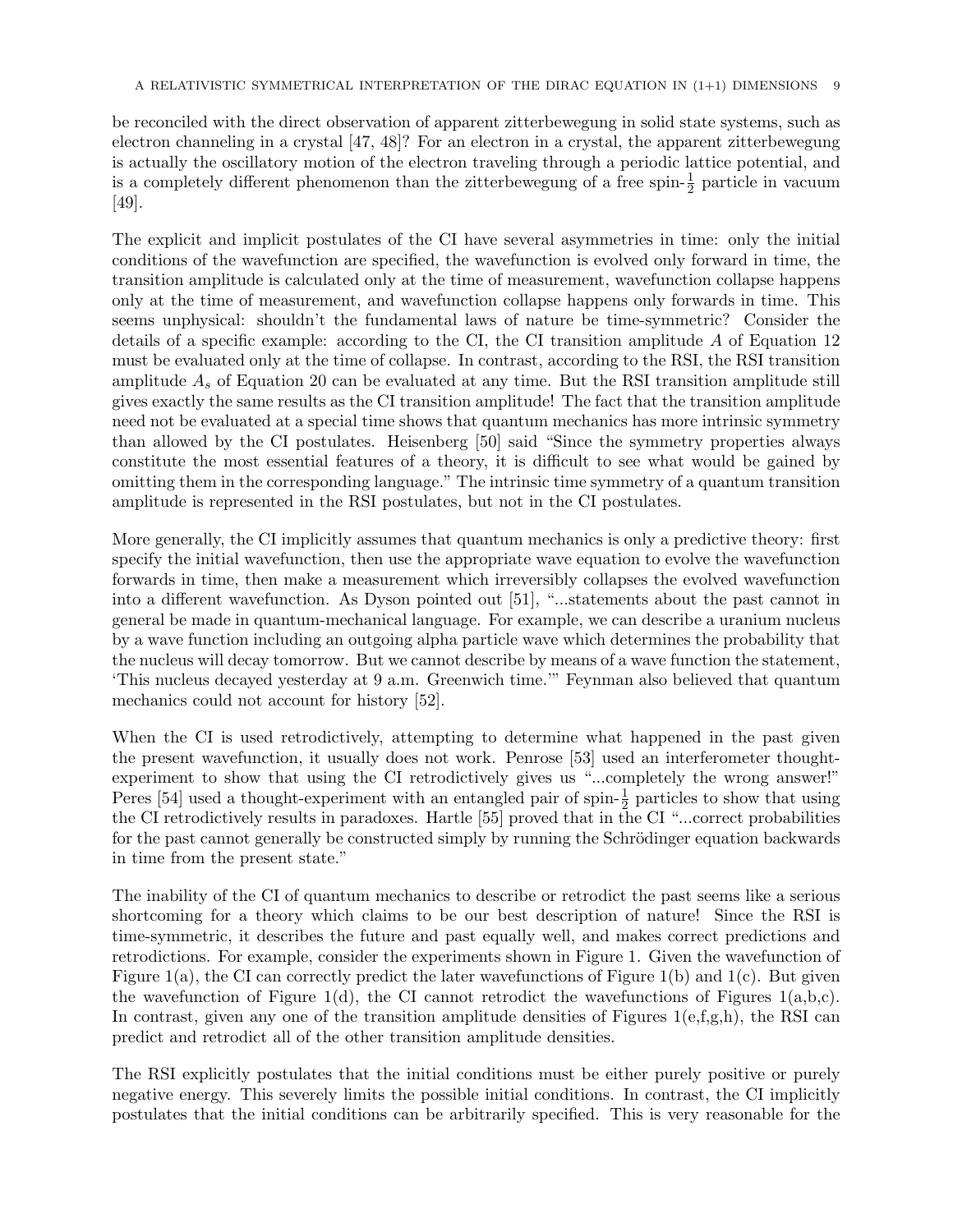CI of nonrelativistic quantum mechanics, and agrees with all the nonrelativistic experimental evidence. All of the solutions to the Schrödinger equation have positive energy, and any arbitrarily specified initial wavefunction will have positive energy. It was reasonable to assume that this implicit postulate could be extended to relativistic quantum mechanics. However, every relativistic wave equation has both positive and negative energy solutions. This means that an arbitrarily specified initial condition will generally be a wavefunction which is a superposition of a positive energy component and a negative energy component. The CI later postulates that a positive energy wavefunction represents a particle, while a negative energy wavefunction represents an antiparticle. In the low energy limit, where particle number is constant, this implies the existence of a single particle which is a superposition of an electron and a positron. Such a particle has never been observed, casting doubt on the correctness of the CI postulate that the initial conditions can be arbitrarily specified. The RSI postulates that the initial wavefunction  $\psi$  must be either positive energy or negative energy, and the sign of energy of the final wavefunction  $\phi$  must match the sign of energy of  $\psi$ . This implies that a single particle which is a superposition of an electron and a positron will never occur, in agreement with all experimental results. This is analogous to the CI symmetrization postulate, which says the initial and final conditions of a group of identical particles cannot be arbitrarily specified.

The CI postulates two contradictory types of physical process: continuous, deterministic wavefunction evolution determined by a wave equation; and discontinuous, indeterministic wavefunction collapse upon measurement, determined by no known equation. Also, wavefunction evolution is Lorentz-invariant, while wavefunction collapse is not. We would expect the fundamental laws of nature to be Lorentz-invariant. This is part of the "measurement problem" of the CI [56], and gives rise to many of the unresolved conceptual questions of the CI. The measurement problem has plagued the CI of quantum mechanics for close to a century now, and is considered a major unsolved problem of modern physics [57]. Since the RSI postulates only continuous, deterministic wavefunction and transition amplitude density evolution, it does not have at least this part of the measurement problem.

The CI of the DE predicts both positive and negative energy states, which makes all spin- $\frac{1}{2}$  particles unstable to decay and implies spin- $\frac{1}{2}$  particles can have negative energy, both contrary to experimental evidence. The CI claims to solve these problems by postulating infinite Dirac seas filled with negative energy particles, and reinterpreting the negative energy states as holes in the Dirac sea which behave as positive energy antiparticles. This explanation seems dubious: it might work for fermions, but it does not work for bosons. In contrast, the RSI does not identify a particle with a state, but instead identifies the transition of a particle with an amplitude density. This eliminates the instability and negative energy problems, and requires no infinite Dirac seas. The RSI predicts both particles and antiparticles as a direct consequence of the two possible types of transition amplitudes. The RSI explanation also works equally well for fermions and bosons.

The Klein-Gordon equation (KGE) for spin-0 particles was discovered before the DE. The CI of the KGE predicts both positive and negative probability densities, which seems unphysical [2-10]. For this reason, the KGE was believed to be an invalid wave equation. The DE, which predicts only positive probability densities, was accepted as a valid wave equation. Then in 1934, Pauli and Weisskopf proposed a reinterpretation of the KGE: the probability densities could be multiplied by the particle's charge and reinterpreted as charge densities [58]. The existence of spin-0 particles with both positive and negative charges was taken as a confirmation of this interpretation. But this makes the CI interpretations of the DE and the KGE inconsistent: why does an electron have a probability density, but a Higgs boson does not? In contrast, the RSI has a consistent interpretation of both the DE and the KGE: they both have symmetrical transition amplitude densities, which are generally complex. But the predicted transition probabilities for both equations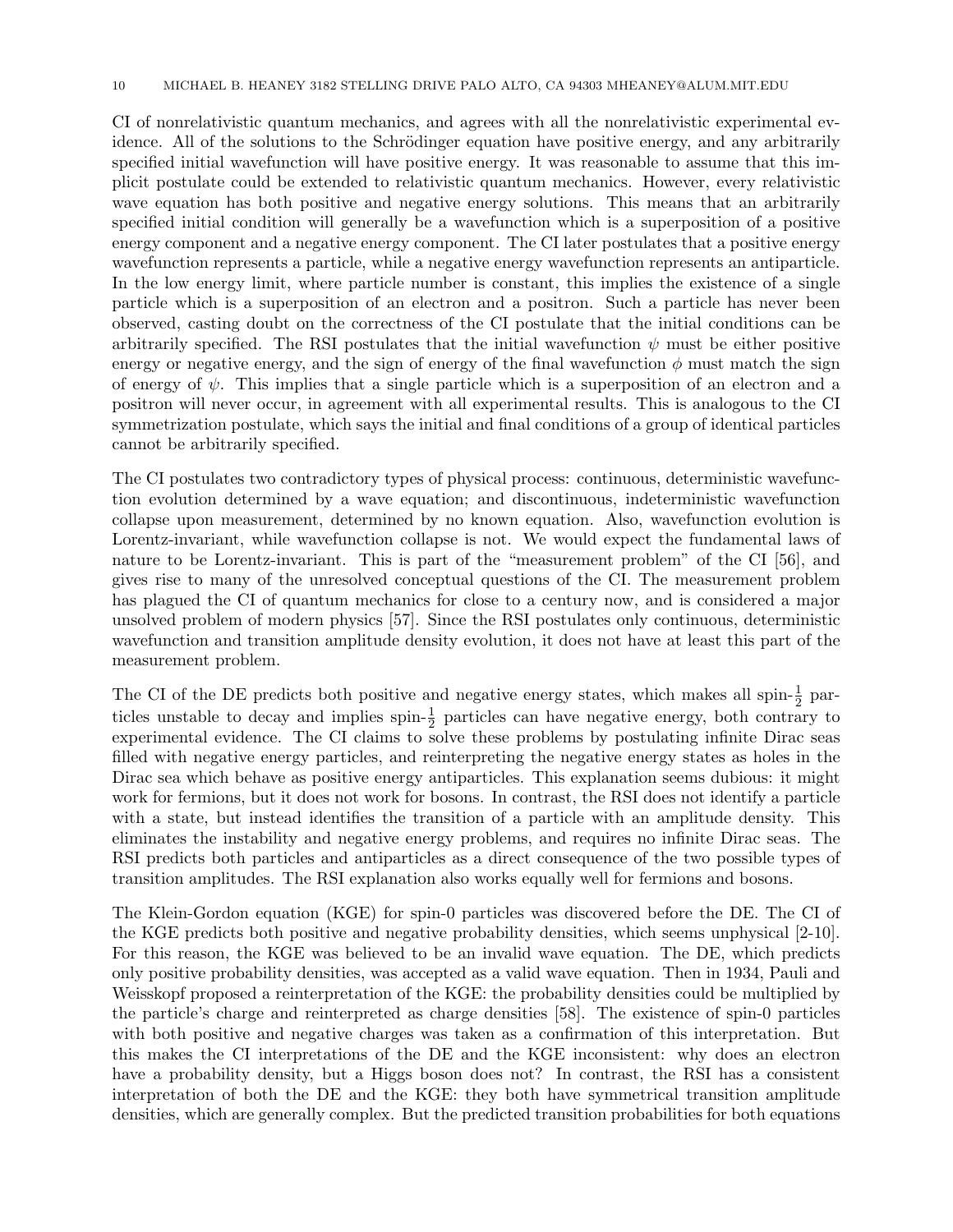are always positive real constants. In the RSI, neither the DE transition amplitude density nor the KGE transition amplitude density needs to be multiplied by charge to give correct predictions for transition probabilities.

Finally, the longstanding conceptual problems in the foundations of the CI of quantum mechanics suggest that something in the CI is fundamentally wrong. This paper suggests what is wrong: the CI implicitly assumes a quantum arrow of time, and implicitly assumes that the fundamental objects are wavefunctions (or vectors in Hilbert space) representing particles. It is ingrained in human experience and intuition that nature has an intrinsic arrow of time and is composed of particles, which leads us to implicitly extrapolate these concepts to the quantum level. These incorrect extrapolations are the cause of many conceptual problems in the CI of quantum mechanics. The RSI does not make these assumptions, and does not have the associated conceptual problems.

# 5. Acknowledgements

The author thanks Eugene D. Commins for many useful suggestions.

# APPENDIX A. REDUCTION OF THE  $(3+1)$  DE to the  $(1+1)$  DE

The  $(3+1)$ D DE is [7-10]:

(21) 
$$
\frac{1}{c}\frac{\partial\psi}{\partial t} + \vec{\alpha}\cdot\nabla\psi + \frac{imc}{\hbar}\beta\psi = 0,
$$

where

$$
\alpha_i \equiv \begin{pmatrix} 0 & \sigma_i \\ \sigma_i & 0 \end{pmatrix},
$$

$$
\sigma_x \equiv \begin{pmatrix} 0 & 1 \\ 1 & 0 \end{pmatrix},
$$

$$
\sigma_y \equiv \begin{pmatrix} 0 & -i \\ i & 0 \end{pmatrix},
$$

$$
\sigma_z \equiv \begin{pmatrix} 1 & 0 \\ 0 & -1 \end{pmatrix},
$$

$$
\beta \equiv \begin{pmatrix} I & 0 \\ 0 & -I \end{pmatrix},
$$

$$
I \equiv \begin{pmatrix} 1 & 0 \\ 0 & 1 \end{pmatrix}.
$$

If we assume  $\psi$  is a function of x and t only, then the  $(3+1)$ D DE reduces to:

$$
\frac{1}{c}\frac{\partial \psi_1}{\partial t} + \frac{\partial \psi_4}{\partial x} + \frac{imc}{\hbar}\psi_1 = 0,
$$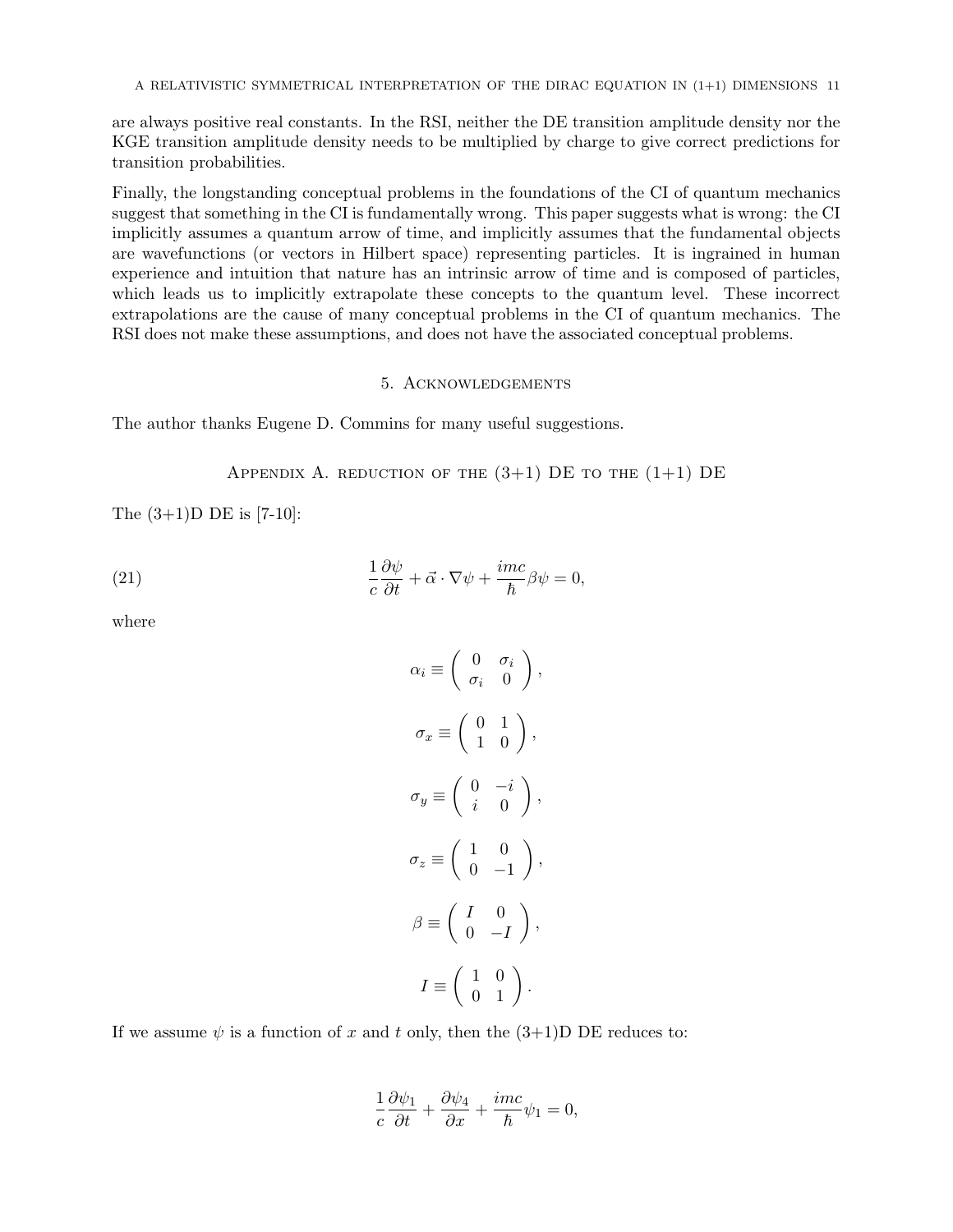$$
\frac{1}{c}\frac{\partial\psi_2}{\partial t} + \frac{\partial\psi_3}{\partial x} + \frac{imc}{\hbar}\psi_2 = 0,
$$
  

$$
\frac{1}{c}\frac{\partial\psi_3}{\partial t} + \frac{\partial\psi_2}{\partial x} - \frac{imc}{\hbar}\psi_3 = 0,
$$
  

$$
\frac{1}{c}\frac{\partial\psi_4}{\partial t} + \frac{\partial\psi_1}{\partial x} - \frac{imc}{\hbar}\psi_4 = 0.
$$

The first and fourth equations are coupled only to each other, and can be written as:

$$
\frac{1}{c}\sigma_0 \frac{\partial \psi_a}{\partial t} + \sigma_x \frac{\partial \psi_a}{\partial x} + \frac{imc}{\hbar} \sigma_z \psi_a = 0,
$$

where

$$
\sigma_0 \equiv \begin{pmatrix} 1 & 0 \\ 0 & 1 \end{pmatrix},
$$
  

$$
\psi_a \equiv \begin{pmatrix} \psi_1 \\ \psi_4 \end{pmatrix}.
$$

The second and third equations are coupled only to each other, and can be written as:

$$
\frac{1}{c}\sigma_0 \frac{\partial \psi_b}{\partial t} + \sigma_x \frac{\partial \psi_b}{\partial x} + \frac{imc}{\hbar} \sigma_z \psi_b = 0,
$$

where

$$
\psi_b \equiv \left( \begin{array}{c} \psi_2 \\ \psi_3 \end{array} \right).
$$

These two equations are the same equation, so we can eliminate one to obtain the  $(1+1)D$  DE:

$$
\frac{1}{c}\sigma_0 \frac{\partial \psi}{\partial t} + \sigma_x \frac{\partial \psi}{\partial x} + \frac{imc}{\hbar} \sigma_z \psi = 0,
$$

where

$$
\psi \equiv \left( \begin{array}{c} \psi_1 \\ \psi_2 \end{array} \right).
$$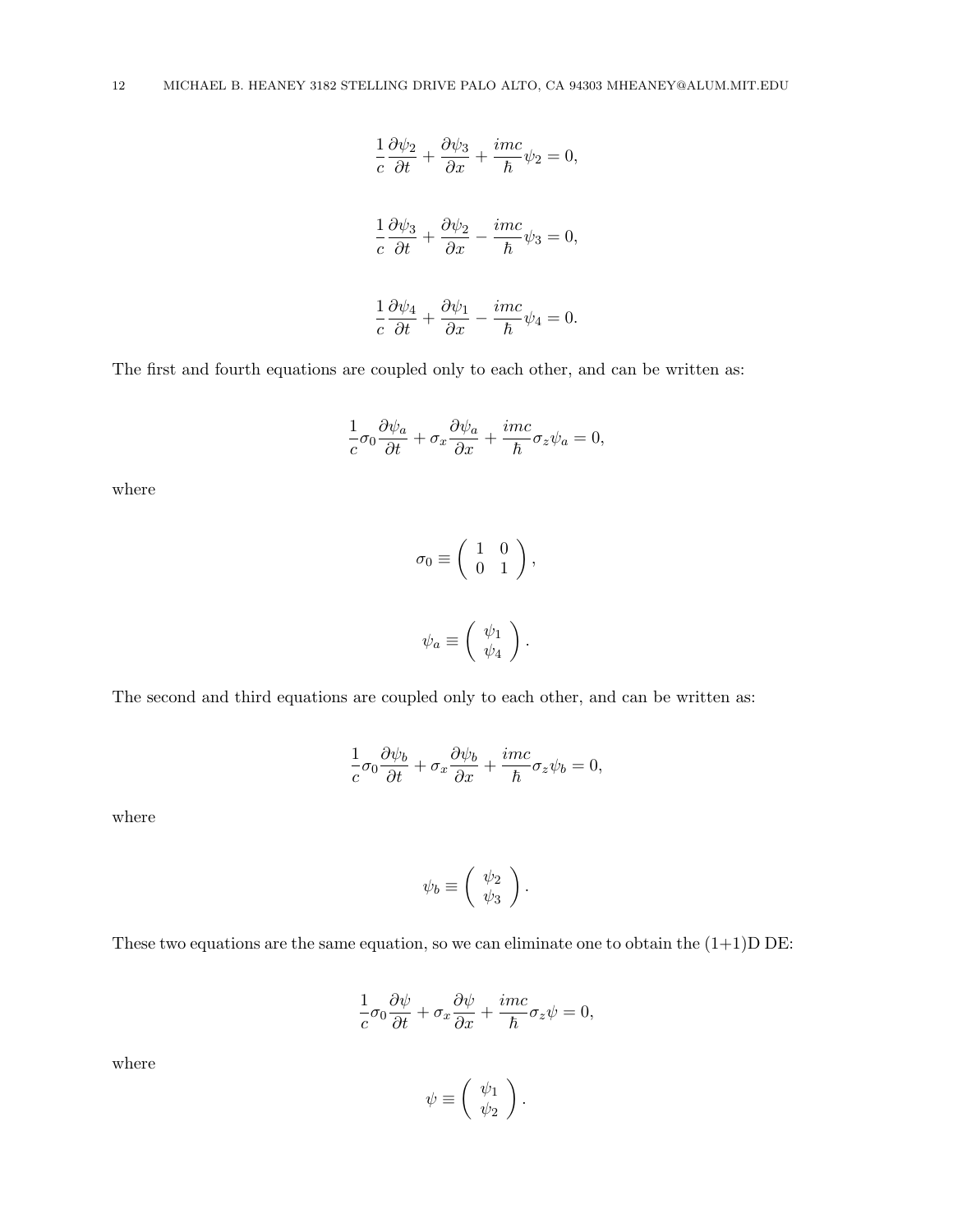#### **REFERENCES**

- [1] Bacciagaluppi, G., Valentini, A.: Quantum theory at the crossroads: reconsidering the 1927 Solvay conference. arXiv:quant-ph/0609184v2, 24 October (2009)
- [2] Heaney, M. B.: A symmetrical interpretation of the Klein-Gordon equation. Found. Phys. 43, 733-746 (2013). arXiv:1211.4645v2
- [3] Dirac, P.A.M.: The Principles of Quantum Mechanics, 4th ed. (1967)
- [4] Bjorken, J.D., and Drell, S.D.: Relativistic Quantum Mechanics. (1964)
- [5] Greiner, W.: Relativistic Quantum Mechanics: Wave Equations. (1990)
- [6] Sakurai, J.J.: Advanced Quantum Mechanics. (2006)
- [7] Messiah, A.: Quantum Mechanics. (1999)
- [8] Wachter, A.: Relativistic Quantum Mechanics. (2010)
- [9] Commins, E.D.: Quantum Mechanics. (2014)
- [10] Thaller, B.: The Dirac Equation. (1992)
- [11] The calculations and figures in this paper were done using software included with the book: Thaller, B.: Advanced Visual Quantum Mechanics. Springer, New York (2005)
- [12] Schrödinger, E.: Über die kräftefreie Bewegung in der relativistischen Quantenmechanik. Sitz. Preuss. Akad. Wiss. Phys.-Math. Kl. 24, 418-428 (1930)
- [13] Stückelberg, E.C.C.: La mécanique du point matériel en théorie de relativité et en théorie des quants. Helv. Phys. Acta 15, 23-37 (1942)
- [14] Feynman, R.P.: A Relativistic cutoff for classical electrodynamics. Phys Rev 74, 939-946 (1948)
- [15] Schottky, W. Das Kausalproblem der Quantentheorie als eine Grundfrage der modernen Naturforschung uberhaupt. Naturwissenschaften 9 (25) 492-496 (1921); 9 (26), 506-511 (1921)
- [16] Tetrode, H.: Uber den Wirkungszusammenhang der Welt. Eine Erweiterung der klassischen Dynamik. Z. Phys. ¨ 10 (1) 317-326 (1922)
- [17] Lewis, G.N. The nature of light. Proceedings of the National Academy of Sciences of the United States of America 12 (1) (1926), http://www.pnas.org/content/12/1/22.full.pdf
- [18] Lewis, G.N. The symmetry of time in physics. Science 71, no. 1849, 569-577 (1930)
- [19] Watanabe, S.: Symmetry of physical laws. Part III. prediction and retrodiction. Rev. Mod. Phys. 27, 179-186 (1955)
- [20] Watanabe, S.: Symmetry in time and Tanikawa's method of superquantization in regard to negative energy fields. Prog. Theor. Phys. 15, 523-535 (1956)
- [21] Davies, P.C.W.: A quantum theory of Wheeler-Feynman electrodynamics. Proc. Camb. Phil. Soc. 68, 751-764 (1970)
- [22] Davidon, W.C.: Quantum Physics of Single Systems. Il Nuovo Cimento B 36, 34-40 (1976)
- [23] Costa de Beauregard, O.: Time symmetry and the Einstein paradox. Il Nuovo Cimento B 42, 41-64 (1977)
- [24] Roberts, K.V.: An objective interpretation of Lagrangian quantum mechanics. Proc. R. Soc. Lond. A. 360, 135-160 (1978)
- [25] Cramer, J.G.: The transactional interpretation of quantum mechanics. Rev. Mod. Phys. 58, 647-687 (1986)
- [26] Hokkyo, N.: Variational formulation of transactional and related interpretations of quantum mechanics. Found. Phys. Lett. 1, 293-299 (1988)
- [27] Blencowe, M.: The consistent histories interpretation of quantum fields in curved spacetime. Ann. Phys. 211, 87-111 (1991)
- [28] Gell-Mann, M., Hartle, J.B.: Time Symmetry and Asymmetry in Quantum Mechanics and Quantum Cosmology. In: Halliwell, J.J., Perez-Mercader, J., Zurek, W. (eds.) Physical Origins of Time Asymmetry, 311-345. Cambridge Univ. Press, Cambridge (1994)
- [29] Hoyle, F., Narlikar, J.V.: Lectures on Cosmology and Action at a Distance Electrodynamics. World Scientific, New Jersey (1996)
- [30] Price, H.: Time's Arrow and Archimedes' Point. Oxford University Press, New York (1996)
- [31] Schulman, L.S.: Time's Arrows and Quantum Measurement. Cambridge University Press, Cambridge (1997)
- [32] Sutherland, R.I.: Density formalism for quantum theory. Found. Phys. 28, 1157-1190 (1998)
- [33] Griffiths, R.B.: Consistent Resolution of Some Relativistic Quantum Paradoxes. Phys. Rev. A 66, 062101 (2002). arXiv:quant-ph/0207015v1
- [34] Griffiths, R.B.: Consistent Quantum Theory. Cambridge University Press, New York (2002)
- [35] Aharonov, Y., Gruss, E.Y.: Two-time interpretation of quantum mechanics. arXiv:quant-ph/0507269v1, 28 July (2005)
- [36] Wharton, K.B.: Time-Symmetric Quantum Mechanics. Found. Phys. 37, 159-168 (2007)
- [37] Sutherland, R.I.: Causally Symmetric Bohm Model. Stud. Hist. Philos. Sci. B: Stud. Hist. Philos. Mod. Phys. 39, 782-805 (2008)